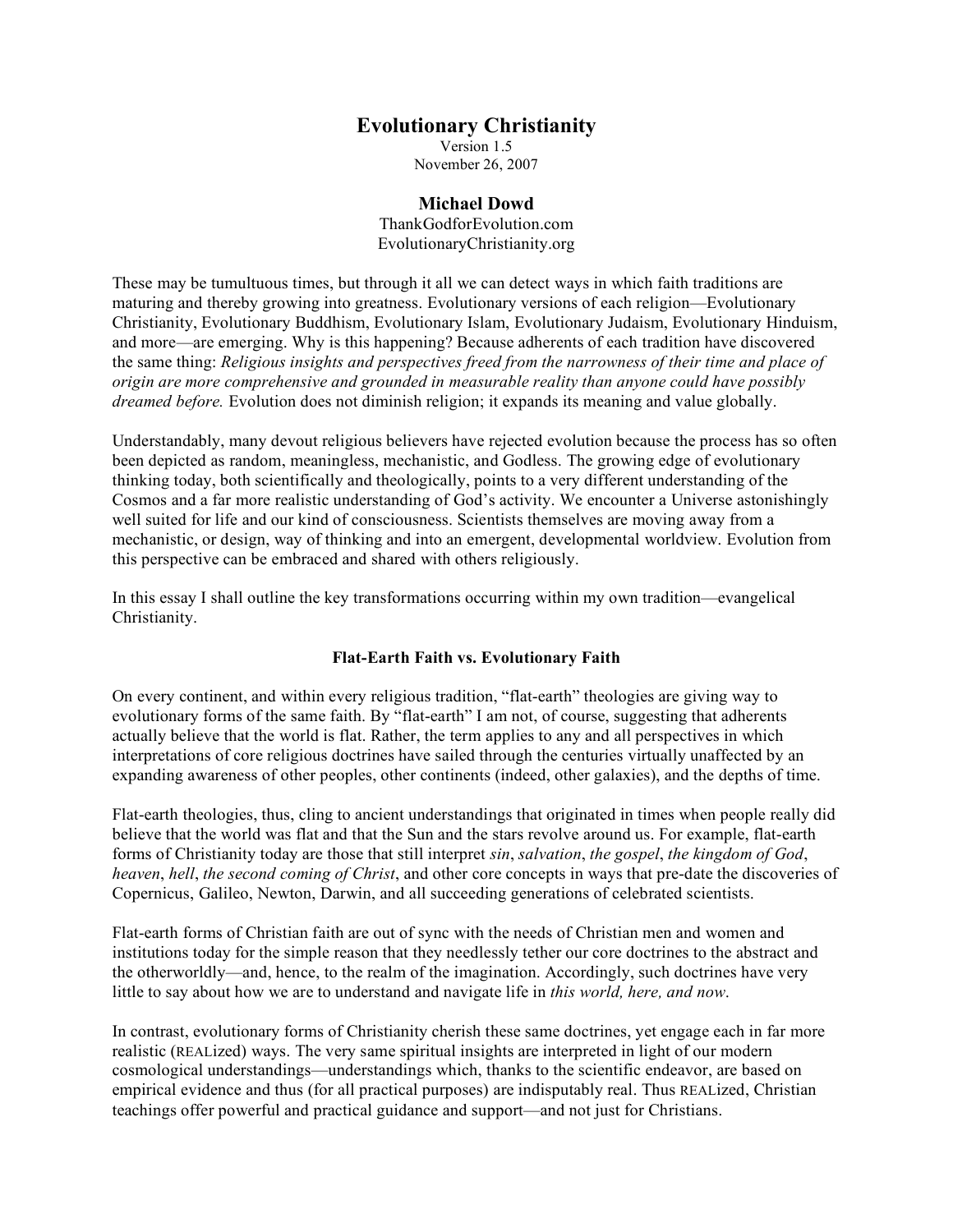Here is my prediction: By the middle of the 21<sup>st</sup> century, Christians everywhere will understand God, our faith, and the nature of the gospel in evolutionary terms rather than flat-earth terms. And they will do so because nothing is lost—and ever so much is to be gained—by embracing both a God-honoring interpretation of cosmic history and an evolutionary view of God's self-revelation.

Those Christians who choose to follow this path will not reject biblical Christianity. To the contrary! Thanks to an evolutionary outlook, God becomes *undeniably real* and the gospel, *universally true*.

# **Faith Benefits of Evolutionary Christianity**

To my mind, there is *one major scientific advantage* and *eight theological advantages* that evolutionary Christianity has over traditional, biblical Christianity.

The scientific advantage is this: evolutionary faith squares with the facts—that is, it effortlessly fits with what has ongoingly been revealed by God/discovered by scientists about the nature of the Universe, Earth, life, and humanity.

Theologically, evolutionary Christianity offers these benefits:<sup>1</sup>

- 1. An undeniably real and universally venerable God
- 2. An experiential and essentially irrefutable view of doctrinal insights
- 3. A scientifically credible regard for scripture
- 4. Clearer guidance for living in faith and fulfillment in today's world
- 5. A faith-enhancing understanding of death that is congruent with modern science
- 6. An instinctual view of sin and a down-to-earth experience of salvation
- 7. Greater ease and success in teaching Christ-like, Christ-centered morality
- 8. A more realistically inspiring vision of the future

# **The Nature of Divine Revelation**

Many conservative Christians reject evolution. I commend them for their resistance. It compels those of us who do embrace evolution to find ever more inspiring ways of communicating our conviction. Religious believers can hardly be expected to embrace evolution if the only version they've been exposed to portrays the processes at work as merely competitive and pointless, even cruel, and thus Godless. Is it any wonder that many on the conservative side of the theological spectrum find such a view repulsive, and that many on the liberal side accept evolution begrudgingly?

Only when the evolutionary history of the Universe is articulated in a way that conservative religious believers feel in their bones is holy, and in a way that liberal believers are passionately proud of, will evolution be widely and wholeheartedly embraced. Fortunately, that time is now—not 2,000 years ago, not 200 years ago, and not even 20 years ago. *Now* is when we are awakening to the reality that God did not stop communicating truth vital to human wellbeing back when scripture was still recorded on animal skins and preserved for posterity in clay pots.

 <sup>1</sup> Much of my book, *Thank God for Evolution! How the Marriage of Science and Religion Will Transform Your Life and Our World* (endorsed by 5 Nobel laureates and 120 other scientific, religious, and cultural leaders) is a detailed discussion of how I see evolutionary theology providing these benefits. For those interested, the entire book can be downloaded for free (as a pdf) or purchased online here: ThankGodforEvolution.com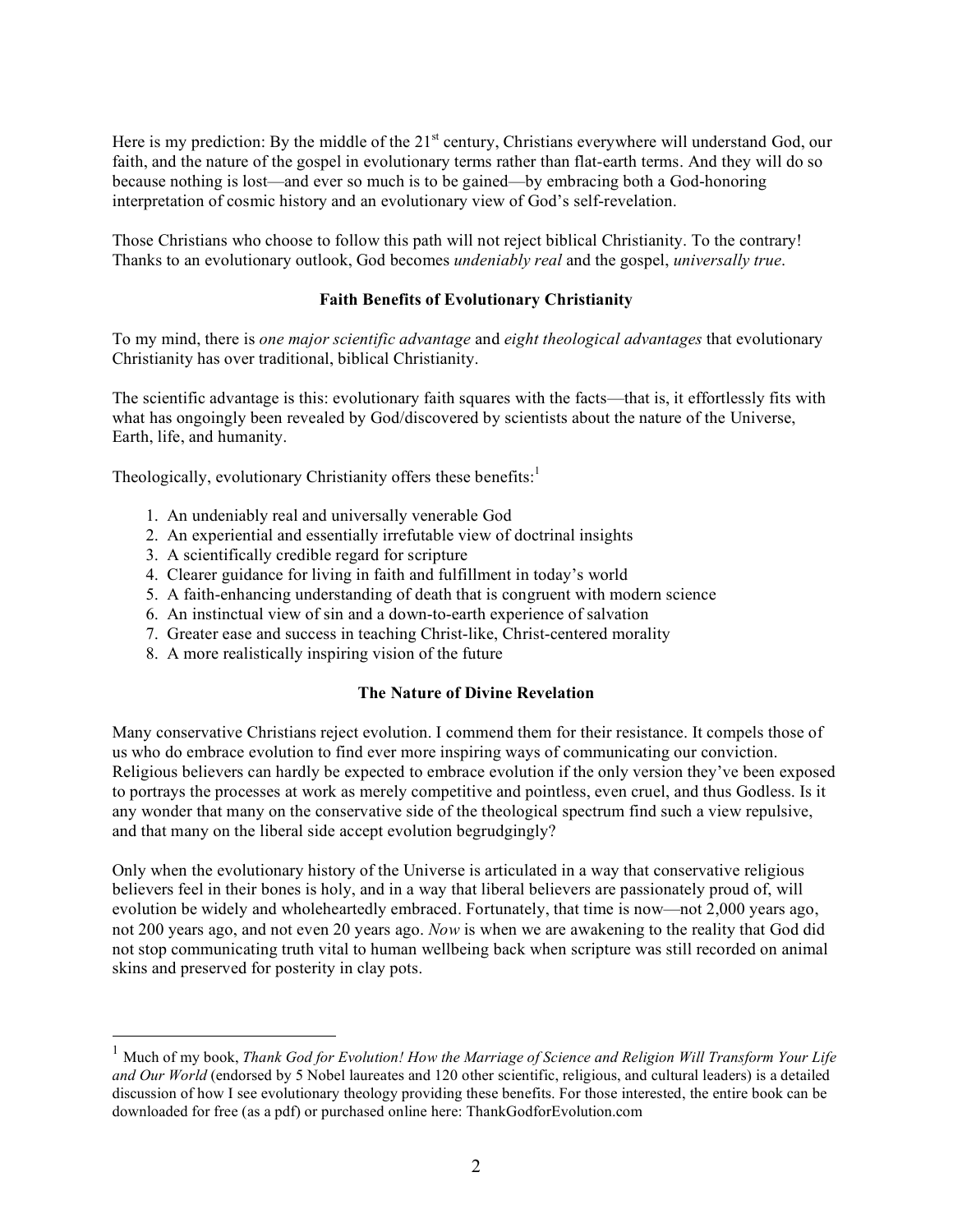Two thousand years ago, it was widely believed that the world was flat and stationary, and that the entire Cosmos revolved around us. The biblical writers reasonably assumed that mountains were unchanging, that stars never died, and that God placed all creatures on Earth (or spoke them into existence) in finished form. How could they have thought otherwise? The idea of a spherical Earth turning on an axis and orbiting the Sun, or of Polaris as an immense bundle of hydrogen gas fusing into helium quadrillions of miles away, or of mountains rising and eroding as crustal plates shift, or of creatures morphing over time: all these would have seemed absurd to anyone living when the Bible was written. Had God inspired someone to write about such things then, the early church leaders would never have considered the document authoritative. They would have thought it bizarre and dangerously misleading, and would have ensured that any such proclamations were discredited and quickly forgotten.

Many Christians, Jews, and Muslims still regard the early history of the Hebrew people, as recorded in the Torah, to be the history of humanity as a whole. We now, however, know a great deal more about what was happening in the world 3,500 years ago—two centuries before Moses was born—thanks to the worldwide, cross-cultural, self-correcting enterprise of archeological and anthropological science (that is, through what God has been revealing over the last few hundred years through these disciplines).

Although none of this world history is mentioned in the Bible, no historian alive today would deny the following: Before Moses was born and before the story of Adam and Eve was written, King Tut III ruled the Egyptian empire's 18th Dynasty; southeast Asians were boating to nearby Pacific islands; Indo European charioteers were invading India; China, under the Shang Dynasty, entered the Bronze Age; and indigenous peoples occupied most of the Western Hemisphere.

Each of these cultures told sacred stories about how and why everything came into being, why they were special, what is important, and how to survive and thrive in the landscapes and cultures in which they lived. To interpret the early chapters of Genesis—or any of the world's creation narratives—as representing the entire history of the Universe, or to imagine them as rival rather than complementary views of a larger reality, is both to miss the symbolic nature of human language and, ironically, to trivialize these holy texts.

# **Private and Public Revelation**

We are at a turning point in human history. Catalyzing this transformation is our modern method by which we collectively access increasing knowledge about the nature of reality. New (and revised) truths no longer spring fully formed from the traditional founts of knowledge. Rather, they are hatched and challenged in the public arena of science. This is the realm of *public revelation*.

In contrast, by *private revelation* I am referring to claims about the nature of reality based only on personal experiences—some of which, of course, can be very compelling. Unfortunately, revelations enshrined in sacred texts occurred to people in the past and cannot be empirically verified today. Such claims cannot be proven or disproved because they are deeply subjective, one-person, one-time occurrences, obscured by the passage of time. Accordingly, private revelations must either be believed or not believed. When private revelations reside at the core of religious understandings, people are left with no choice but to believe or not. Thus, private revelation produces religious believers and unbelievers. Only public revelation can produce *religious knowers*.

For example: Is it true that the entire Universe was created in six literal days, as suggested in the first chapter of Genesis? Today millions of people believe so—and millions do not. The result personally: families sundered by theological differences. The result collectively: intense conflict over the teaching of science in America's public schools.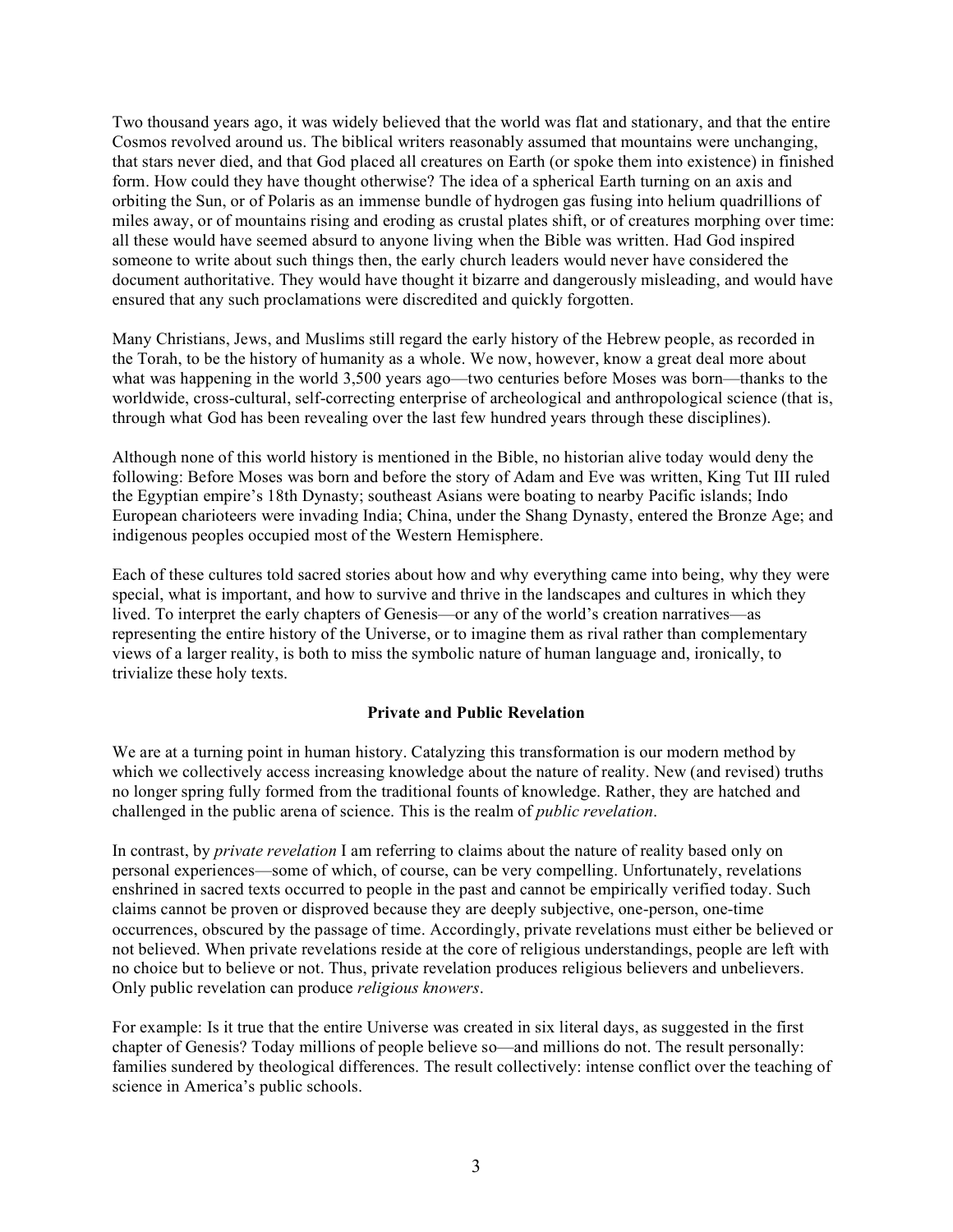Is it, in fact, the case that devout Jews and Christians will burn forever in hell because they do not embrace as the Word of God the teachings of the prophet Mohammed, as recorded in the Qur'an? Hundreds of millions of Muslims believe this is so. And hundreds of millions of non-Muslims (as well as many liberal Muslims) believe not. The result personally: good people who come to harbor judgment and resentment against other good people, as well as the heartache and estrangement that happens when those "others" are kin. The result collectively: communities and nations are divided and at war.

Is it historically true that God intentionally, purposefully drowned billions of animals and millions of human beings in Noah's flood and instructed Moses to kill tens of millions of men, women, and innocent children, as the Bible literally reads? (e.g., Exodus 32:27–28; Deuteronomy 2:34, 3:4–5, 7:1–2; Joshua 11:12–15) Countless people believe that these stories reveal God's unchanging moral character. Countless others believe they do not. The personal result: millions who leave their religious traditions, unable to worship such a God. The collective result: warring nations, each convinced that God is on their side.

These are the conundrums that worldviews based on private revelation, embedded in unchangeable scripture, inescapably promote. And they are by their very nature unresolvable. That is, short of worldwide conversion to one belief system or worldwide expulsion of all such belief systems, the future of humanity will continue to be compromised by adversities born of conflicting beliefs—especially in a world in which weapons of mass destruction now come in small packages.

Is there, perhaps, another way?

# **Facts as God's Native Tongue**

Thanks to what is generally referred to as the scientific method, assisted by the wonders of modern technologies (themselves a gift of the scientific endeavor), *public revelation* emerges via a process whereby claims about the nature of reality based on measurable data are proposed, tested, and modified in light of evidence and concerted attempts to disprove such claims. Such a process typically results in a shared understanding that goes beyond belief to broadly shared knowledge that can be considered, for all practical purposes, factual. From this perspective, the history of humanity can be seen as a fascinating story of how God has progressively revealed the nature of reality to human beings, which is tied to how we acquire, share, store, and reconsider knowledge.<sup>2</sup> The discovery of facts through science is one very powerful and inspiring way to encounter God directly. Thus*, facts are God's native tongue.*

- If there are scriptures beyond the holy texts of Earth's various religious traditions…
- If God didn't stop communicating knowledge crucial for humans centuries ago…
- If it is possible for new understandings to arise in ways more widely available and testable than what can be channeled through the hearts and minds of lone individuals…
- Then surely this is it: God communicates to us by publicly revealing new facts.

It is through the now-global community of scientists, working together, challenging one another's findings, assisted by the miracles of technology, and standing on the shoulders of giants (but never blinded by the greatness of past accomplishments)—it is through this wondrous human endeavor that God's Word is still being revealed. It is through this ever-expectant, yet ever-ready-to-be-humbled, stance of inquiry that God's Word is discerned as bigger, as more wondrous, as more this-world relevant than could have possibly been comprehended in any time past.

 <sup>2</sup> See *Thank God for Evolution!* (TGFE!), Part II: "Reality is Speaking", especially Chapters 4-6: "Private and Public Revelation", "The Nested Emergent Nature of Divine Creativity", and "Words Create Worlds".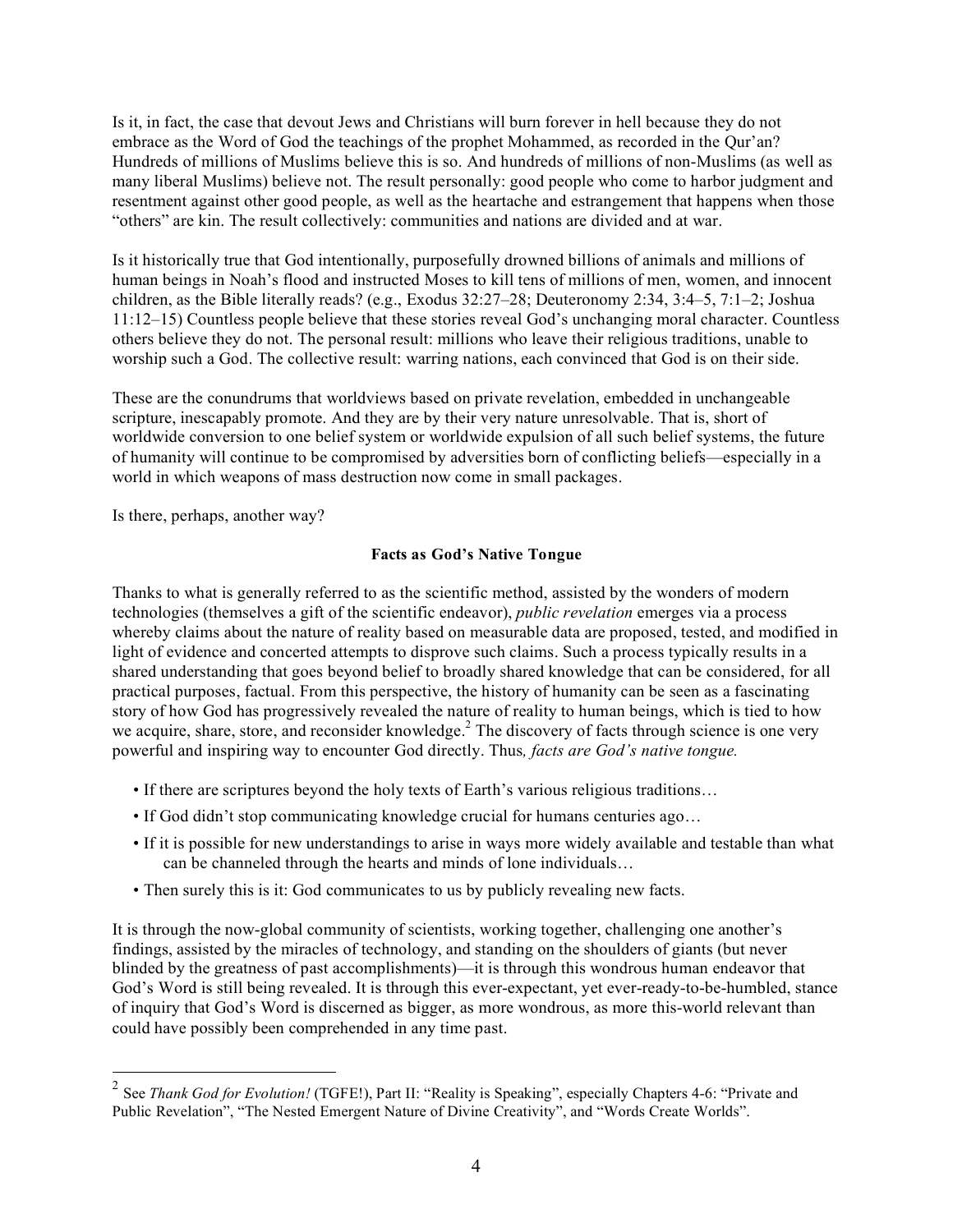#### **The Trajectory of Human Evolution**

Human consciousness emerged within a world of powerful and mysterious forces beyond our comprehension and control. As modes of communication evolved—from gestures and oral speech to writing and mathematics, to print, to science, to computers—so has God been able to reveal more and more about…well, everything: God's nature and will, the scale and venerability of Creation, and the meaning and magnitude of humanity's divine calling. An inspiring consequence of seeing the full sweep of history is discovering that human circles of care and compassion have expanded over time.

Early on, owing to genetic guidance honed in a pre-linguistic world, and then supplemented by knowledge that could be accumulated, retained, and shared only to the extent that spoken language would allow, our abilities to cooperate with one another were limited and localized. Anyone outside the tribe was suspect, and probably an enemy. As technologies of communication evolved, our ancestors entered interdependent relationships in ever-widening circles, from villages, chiefdoms, and early nations, to today's global markets and international organizations.<sup>3</sup>

Finally, the emergence of the World Wide Web has made possible collaborations no longer stifled by geographic distances and political boundaries. Throughout this evolution of human communities and networks, an inner transformation has also been taking place. At each stage our circles of care, compassion, and commitment have grown and our lists of enemies have diminished. Our next step will be to learn to organize and govern ourselves globally, and to enjoy a mutually enhancing relationship with the larger body of Life of which we are part, and do so to the glory of God. Traditional religions have played crucial roles in fostering cooperation *within* each tribe, kingdom, and early nation—though not infrequently by provoking suspicion and enmity of those *outside* the group. Emerging now is an orientation that encourages wider affinities and global-scale cooperation.

For religious traditions to fulfill their potentials in our postmodern world, each will be called to harmonize its core doctrines with the evolutionary worldview. This effort will prove far more than an exercise in catching up and making do. Rather, leaders within each tradition will delight in discovering that the evolutionary outlook bolsters their core teachings. Instead of an intrusion on our faith, evolution becomes a precious blessing.

# **REALizing God**

Evolutionary theology differs from traditional theology in many ways, but none more significant than how real or imaginary God and religious doctrines are understood. From an evolutionary perspective, theological concepts are understood in light of public knowledge rather than private belief. That God's creativity, for example, is *nested* and *emergent* is a fundamental truth that could not have been revealed to the biblical writers in a way they could comprehend—not only because nearly everyone back then believed the world was flat and at the center of the Universe, but also because of the utter necessity of

<sup>&</sup>lt;sup>3</sup> The evolution of increasing complexity (evolutionary emergence) in the pre-human world occurred along similar lines. Understanding this trajectory clarifies God's will for us as a species and offers unambiguous guidance for our *only* way into a just and thriving future together. See TGFE!, Part I: "The Holy Trajectory of Evolution" and Part IV: "A God Glorifying Future".

The four best resources I know on the question of evolutionary directionality (I highly recommend each) are these: Robert Wright's *Nonzero: The Logic of Human Destiny*: <*http://www.nonzero.org/>*; John Stewart's *Evolution's Arrow: The Direction of Evolution and Future of Humanity*: <http://www4.tpg.com.au/users/jes999/>; my wife Connie Barlow's *Evolution Extended: Biological Debates on the Meaning of Life*: <http://thegreatstory.org/CBwritings.html>; and Connie's essay "Let There Be Sight": <http://thegreatstory.org/convergence.html>.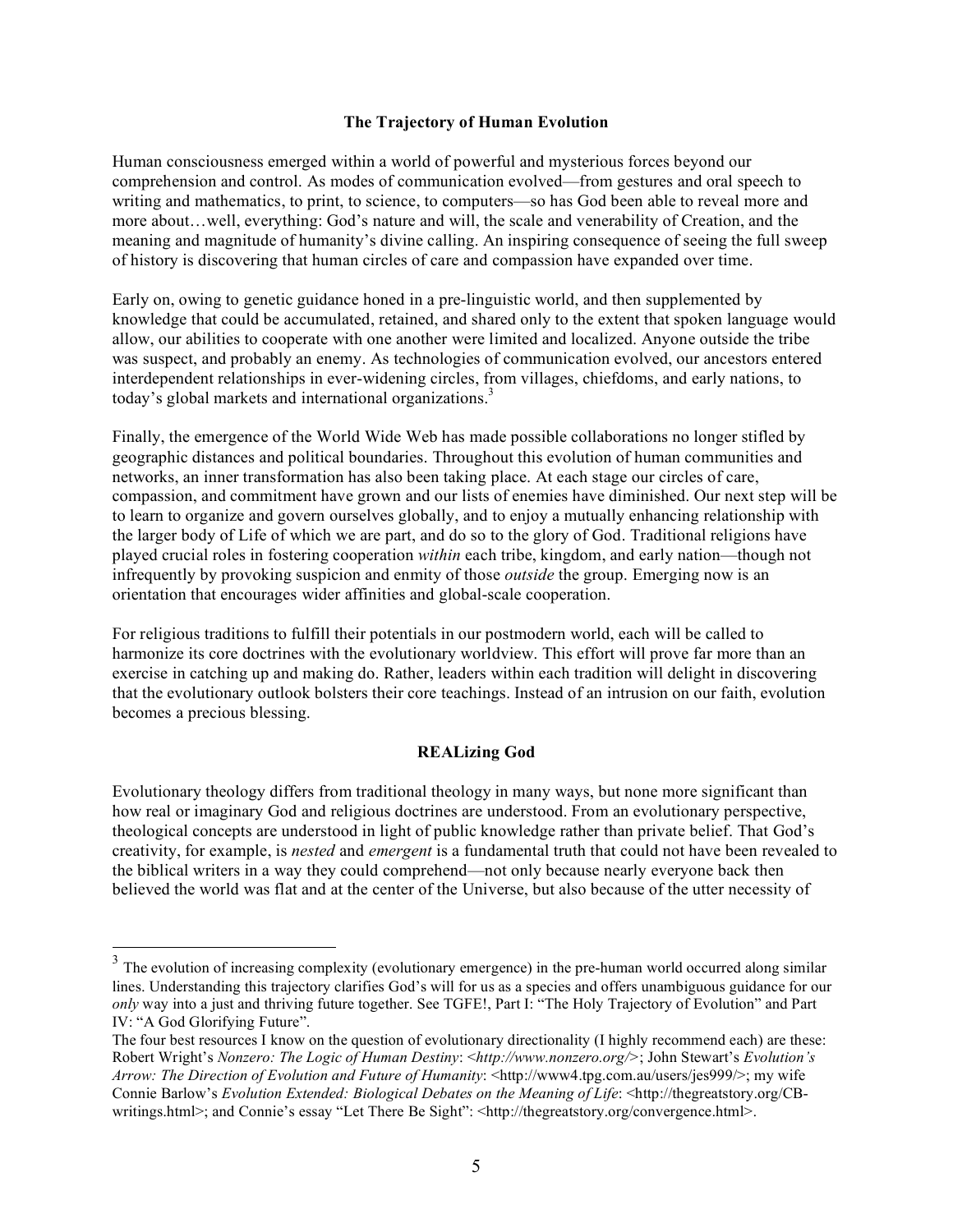telescopes, microscopes, and computers for understanding the deep-time, developmental nature of God's grace and creativity.

By '*the nested emergent nature of God's creativity'* I'm pointing to the now widely accepted scientific understanding that everything did not come into being all at once, but, rather, developed over great expanses of time and in a nested fashion: subatomic particles coalescing into atoms, atoms emerging into molecules, molecules creating cells, cells creating organisms, organisms creating societies, and so on. Like Russian nesting dolls or Chinese boxes within boxes, each nested whole is also part of larger wholes: societies within ecosystems, within planets, within solar systems, within galaxies, within the Universe as a whole. More, we don't merely believe this is how God created everything; we know it. In many cases scientists can see it happening now and they can measure it. To cite just two of the betterknown examples: Hydrogen and oxygen come into relationship and create water. Stars create within themselves most of the atoms in the periodic table of elements. So whether we look at the smallest scale or the largest, every nested level is not merely created; it is creative. Divine immanence is real!

From the perspective of evolutionary theology, "God" is nothing so trivial as a supreme landlord residing off the planet and outside the Universe—an otherworldly entity whose main business is engaging in unnatural acts (supernatural interventions). As I and other evolutionary theologians use the term, *God* is nothing less than a sacred, proper name for *Ultimate Reality*—the largest, all-embracing Whole—that One and Only Supreme Creative Reality which transcends yet includes all other realities and makes possible all forms of creativity. 4

Because human beings are part of the whole and cannot stand outside the whole to examine it, different peoples at different times, living in different parts of the world, reflecting on different plants, different animals, different terrain, and different climates, would inevitably have used different metaphors and analogies to describe the nature of Ultimate Reality. Naturally, they would have told different stories about how to relate meaningfully to that Supreme Wholeness (Holy One) in which we all live and move and have our being. Understanding religious differences is hardly more complicated than comprehending this fact and pondering its implications.

Every characteristic that we attribute to the divine derives from our experience of reality. If we imagine God as beautiful, gracious, loving, awesome, powerful, majestic, or faithful, it is because we have known or experienced beauty, grace, love, awe, power, majesty, or trustworthiness in the world. As Thomas Berry, a 93-year-old retired Roman Catholic priest, cultural historian, and self-proclaimed 'geologian' has said, "If we lived on the moon and that's all we and our ancestors had ever known, all our concepts and experience of the divine would reflect the barrenness of the lunar landscape." Thankfully, we are not confined to a barren moon but can rejoice as part of a flourishing, intensely creative Earth and a vast and awesomely beautiful Universe that call forth our richest images of God.

For example, we can now understand that a "God's eye view of the world" is not merely the objective, transcendent perspective—the view from above or beyond nature. If God truly is omnipresent and immanent, then a God's eye view of the world must also include the subjective experience of every creature. What dolphins and fish see, what bats and birds see, what spiders and dragonflies see: all must be included. God is thus not only Love but also Infinite Compassion. God feels the pain and suffering of all creatures—from the inside. Those who think they can love God and trash the environment, or oppress others, must be blind, utterly, to the immanence and omnipresence of the divine. When we truly *get* the

 <sup>4</sup> See TGFE! Part II: "Reality is Speaking", especially Chapters 5-7: "The Nested Emergent Nature of Divine Creativity", "Words Create Worlds", and "What Do We Mean by the Word 'God'?". This *creatheistic* or evolutionary theistic perspective is distinct from (transcends and includes) previous god-isms, such as flat-earth (pre-evolutionary) theism, pantheism, and panentheism (or dialectical theism).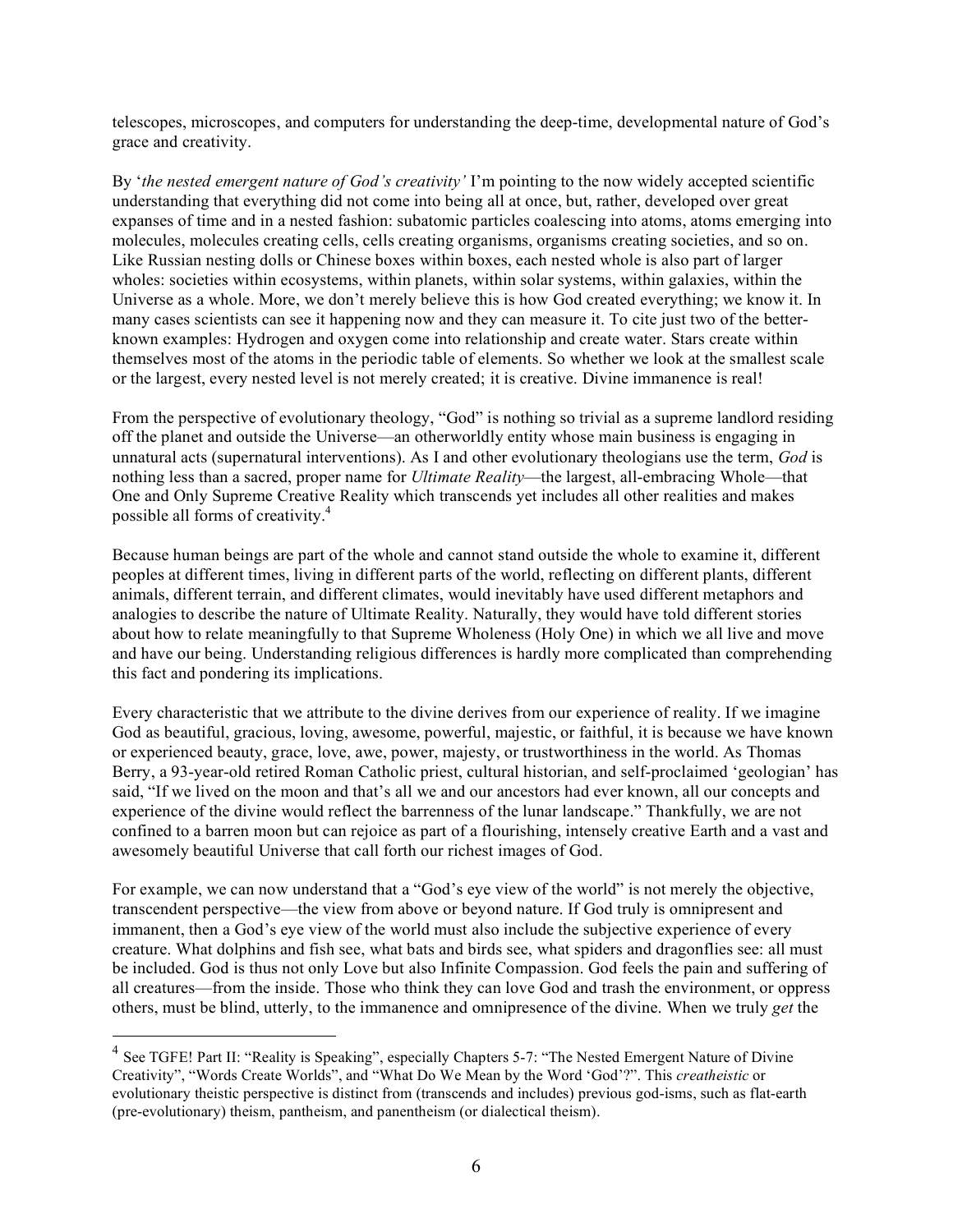nested emergent nature of divine creativity, we know that our love of nature and our love of one another are essential aspects of our love of God.

- *God is the Mystery at the Center* of our amazement that the Universe is here at all, that it is what it is, and that it is always becoming, yet always somehow whole.
- *God is the Mystery at the Heart* of consciousness, conscience, compassion, and all the other forms of co-creative, co-incarnational responsiveness of life to life.
- *God is the Mysterious Omni-Creative Power* through which the Universe is and ever becomes more intricately and wondrously fulfilled through the interactions of all its parts (each of which contains a spark of the Whole).

# **Beyond Evidence: Why I'm Evangelistic About Evolution**

Young-earth creationists and others who fail to see God's revelation in the discoveries of science often ask me what evidence I see for evolution. My response generally begins along these lines: "I am not a scientist; thus my evidence begins with this striking fact: well over 95% of the world's scientists and tens of millions of religious people from every faith tradition embrace an evolutionary worldview precisely because of the overwhelming empirical evidence uncovered (revealed) over the past few hundred years. As a species, collectively, we no longer merely believe that the entire Universe has been in a process of evolutionary emergence for billions of years—we know it. And we know it thanks to the mountains of measurable evidence discovered (revealed) in disciplines as diverse as cosmology, astronomy, physics, astrophysics, chemistry, botany, zoology, primatology, microbiology, genetics, anthropology, archeology, evolutionary brain science, and evolutionary psychology."

That is only the beginning, however. Beyond the evidence, I find deep emotional and spiritual sustenance in an evolutionary celebration of my evangelical/Pentecostal faith. I unabashedly celebrate "The Gospel According to Evolution" because a sacred view of the history of the Universe gives me a far more intimate, personal relationship with God and a closer walk with Christ than I had when I was an antievolution creationist. (Yes, in my late teens and early twenties I was vociferously opposed to evolution: I handed out tracts and was eager to argue with anyone who thought the world was older than 6,000 years.)

Now that I have learned *my brain's creation story*—this is, thanks to what God has revealed through evolutionary brain science and evolutionary psychology—I find it infinitely easier to live a life of ongoing victory over my sinful nature. When I interpret the science-based history of everything and everyone in God-honoring ways, and live "in Christ"—that is, in evolutionary integrity: growing in trust, authenticity, responsibility, and service—I experience heaven in *this* life: here, now, with all my relations, eternally, without fail. Thus, I am *evangelistic* about evolutionary faith because it expands and deepens my understanding and experience of the gospel, intensifies my communion with God, and helps me live a more Christ-centered, Christ-like life. $5$ 

My heart aches when I meet those who claim to have "accepted Jesus as their personal Lord and Savior," who read their Bible and go to church faithfully, yet who still struggle mightily with their sinful nature or who have sour or less-than-loving relationships with family, friends, or coworkers. For me, steadfast integrity was out of reach until the evolutionary worldview helped me grasp that 'original sin' and evolved 'human instincts' are pointing to the same reality. (Chapters 9-12 in my book *Thank God for Evolution!*: "REALizing 'The Fall' and 'Original Sin'", "REALizing 'Personal Salvation'", "Evolutionary

<sup>&</sup>lt;sup>5</sup> See TGFE! Parts III and IV: "The Gospel According to Evolution", and "Evolutionary Spirituality", as well as my personal testimonial in the Epilogue.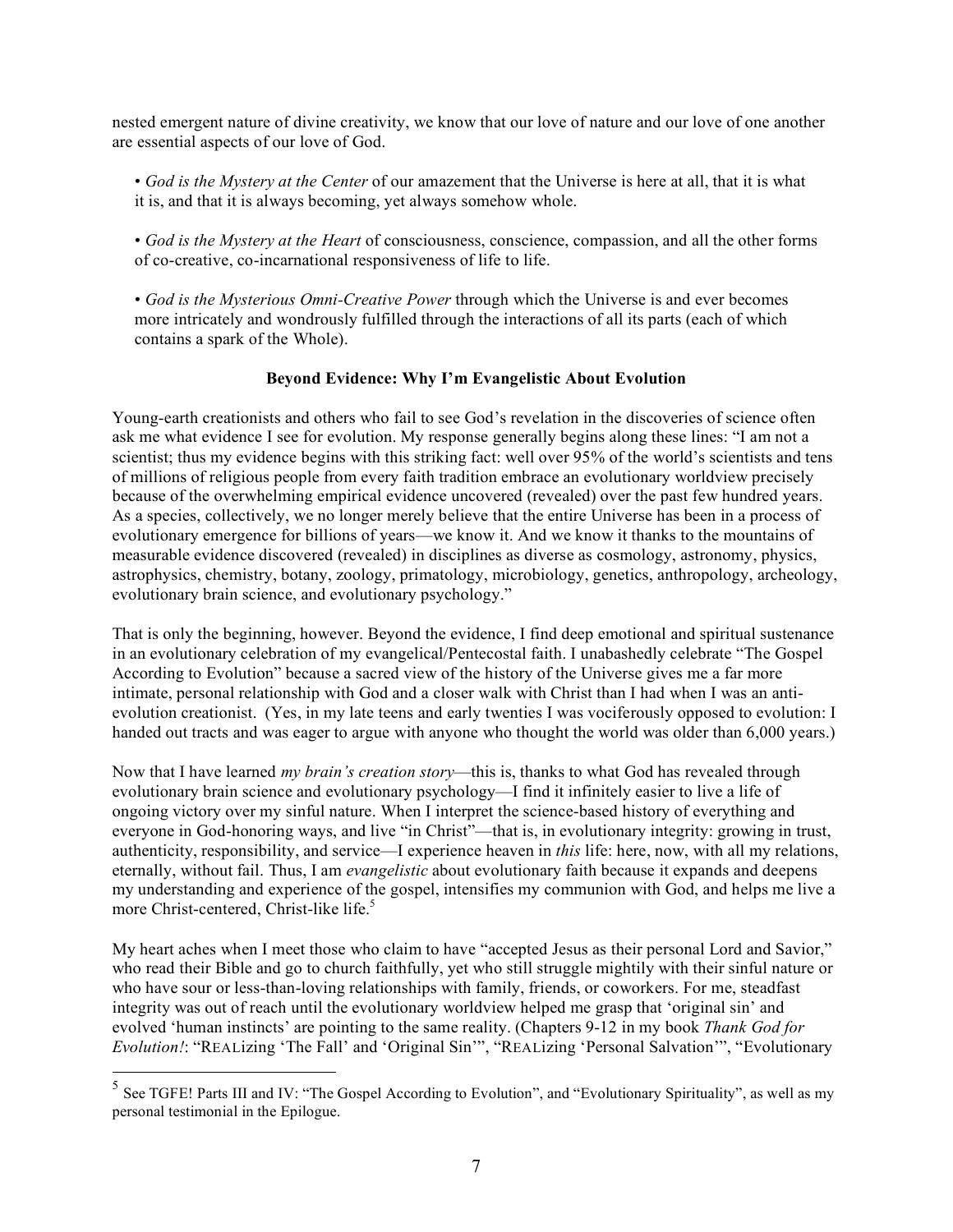Integrity Practices", and "Evolving Our Most Personal Relationships" are a good way to begin to explore this path.)

#### **REALizing "the Gospel"**

If what we mean by "the gospel" today is the same as what Christians two millennia ago meant when they used the term, we do our tradition a terrible disservice.<sup>6</sup>

The meaning of the gospel is infinitely rich. No generation can possibly exhaust its depths. Every generation has the privilege and responsibility of reinterpreting the core insights of its faith tradition for its own time, as the Holy Spirit leads them.

Thomas Aquinas, one of the greatest theologians in Church history, wrote nearly a millennium ago, "A mistake about Creation will necessarily result in a mistake about God." What Aquinas knew then is even more consequential today. As our understanding of the Cosmos expands, so must our view of God and, for Christians, our appreciation of the meaning and significance of the gospel. Seen as a sacred story of nested creativity in which life becomes ever more complex, more aware, and more intimate with itself over time—this epic of evolution can revitalize the meaning and magnitude of the gospel.

The disciples and early Church leaders, reflecting on Jesus' ministry within the context of their own first, second, and third century political, judicial, religious, and cosmological understandings, formulated creeds and doctrines about the significance of his life and mission. Since then, our view of reality has grown enormously. If the Christian tradition is correct in its assertion that Jesus truly did incarnate God's Great News for humanity, then the meaning, grandeur, and this-world relevance of the gospel today must reach far beyond that which any previous generation, including the biblical writers themselves, could have known. In the words of literary critic and historian Gil Bailie:

"Those closest to the historical Jesus didn't give the gospel its geographical breadth and theological depth. It was Paul, who never knew him. Moreover, impressive achievements in biblical scholarship have brought our generation closer to the constituent events of the Christian movement than were, say, the Gentile Christians of the second century. If the life and death of Jesus is historically central, then people living a hundred thousand years from now will be in a better position to appreciate that than we are. When they look back, they will surely think of us as 'early Christians'—living as we do a scant two millennia from the mysterious events in question. They will be right. The Christian movement today is still in the elementary stages of working out the implications of the gospel. The greatest and boldest creedal assertions are in the future, not the past. This flawed and unlikely thing we call the 'church' is on a great Christological adventure. Even against its own institutional resistances, it is continually finding deeper and more profound implications to the Jesus-event."

When we become accustomed to seeing God's will, God's love, and God's transforming power operating on the scale of billions of years and embracing all of Creation, our understanding of the gospel opens and magnifies. Its greater realization, however, will take time and will never be exhausted. The Protestant Reformation, made possible by the printing press, did not happen overnight. Similarly, the "evolution revolution," made possible by advanced telescopes, computers, and the Internet—as well as by ever increasing knowledge of how living systems function—will likely take several more decades before its implications are fleshed out theologically, politically, and economically. Nevertheless, we can say this:

 <sup>6</sup> See http://ThankGodforEvolution.com/faq.html and http://www.ThankGodforEvolution.com/audio-video for more than a dozen short video clips, as well as a print interview of my responses to the most frequently asked questions I receive related to the perspective outlined in this essay and throughout my book, *Thank God for Evolution!*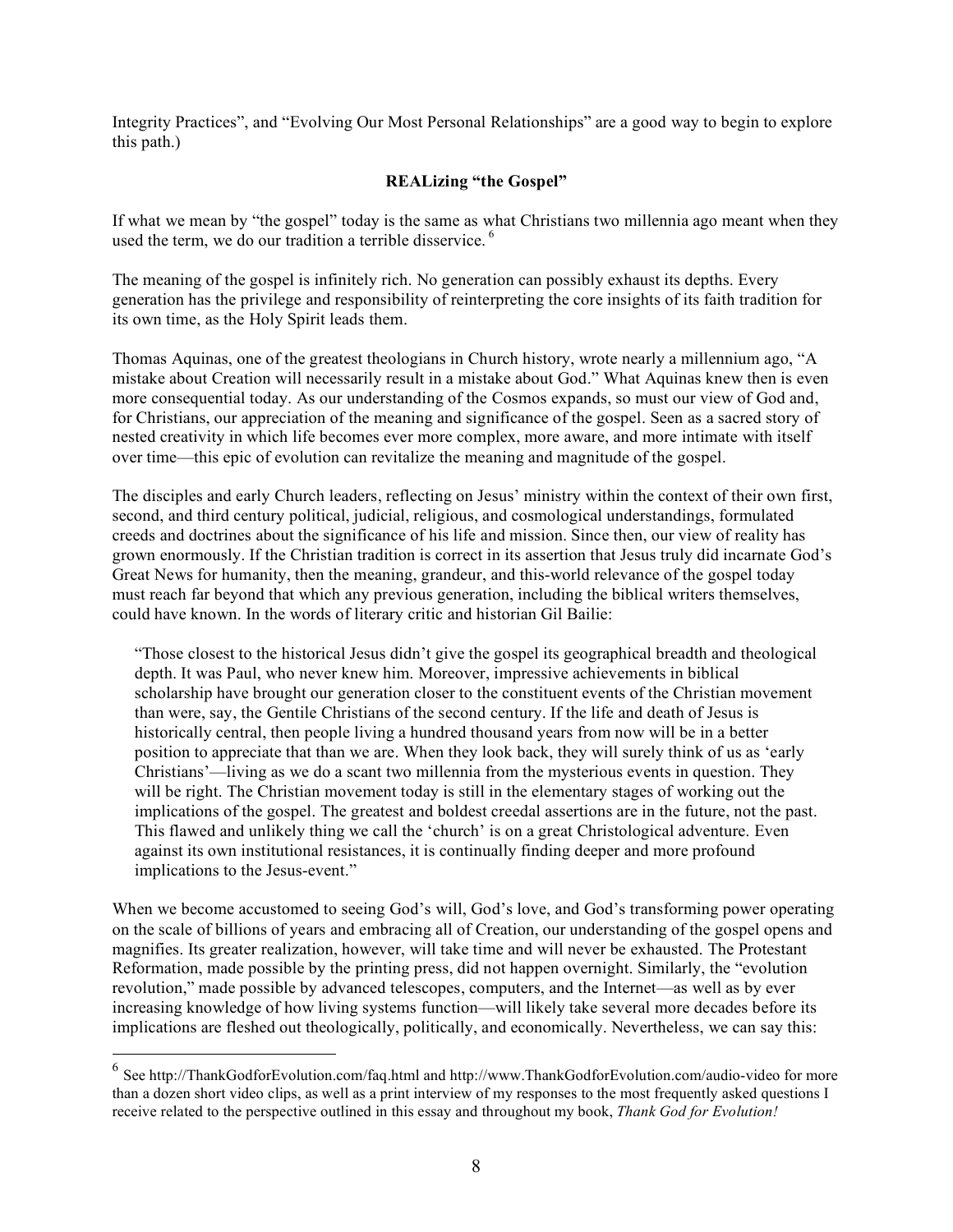Given what we now know about deep-time creativity and grace, we can no longer in good conscience continue interpreting the story of Jesus' birth, life, teachings, passion, death, and resurrection as primarily having to do with saving a select group of human beings from the fires of a literal hell when they die. Such cannot possibly be the truth of the gospel for our time. That interpretation may still appeal to millions of Christians (sadly, who quibble or fight over just who is in the select group), but it is in no way Good News for most of humanity. Indeed, for all other forms of life on Earth, such an anachronistic interpretation is far more a curse than a blessing. How can we continue to think that this is what God wants?

What we call "the gospel" will be *experienced* as good news only if it is a saving response to the bad news that people are actually dealing with. Said another way, If what we mean by "the gospel" does not address in a hopeful, inspiring way what people themselves regard as their greatest personal and collective challenges, then for them the Christian message will not be salvific. It will be irrelevant. This mismatch, between what people in fact experience as bad news and what our church liturgies present as the Good News, is a big reason why those under thirty are largely unchurched—and why the epic of evolution told in holy way is gaining wide appeal. To be frank, most young people are not preoccupied with concerns about whether heaven and hell literally exist. The difficulties in their lives today, as well as their concerns for the wellbeing of the world at large, trump any such otherworldly preoccupations.

From a meaningful evolutionary perspective *the gospel* includes the Great Story of God's love and saving grace as revealed in the Bible, on the cross, and throughout the entire 14-billion-year epic of evolution. The gospel, as such, is transformative on three levels: individually, relationally, and globally. To ignore or discount any one of these is to miss the meaning and magnitude of them all.

*Individually*, the gospel can free a person from addiction to sin and self-absorption, enabling each of us to savor the fruit of the Spirit in the midst of the never-ending challenges of life, and empowering all to be blessings to the world regardless of our shortcomings. It can also enable one to know peace, even in the midst of difficult circumstances and in the presence of difficult people.

*Relationally*, the Christ story shows us how reconciliation is possible with virtually anyone. When I take full responsibility, let go of thinking I'm right and the other is wrong, step into their experience, and communicate with love and compassion from *that* place, miracles occur. Always.<sup>7</sup>

*Collectively*, the gospel can free us from species pride, arrogance, and human-centeredness by revealing the holy trajectory of evolution, the sacred direction of divine creativity, and how we as a human family can fulfill our role in furthering what God has been up to for billions of years.<sup>8</sup>

# **Believing vs. Knowing**

I once believed in the literal truth of biblical scripture. I no longer believe; now I *know*. *Knowing* is powerful, it is personal, and it connects me to truth seekers of other faiths and throughout the global enterprise of science. I moved from believing to knowing when I came to accept that a loving God would not have stopped communicating truth crucial to human existence centuries before humankind had the technological capacity to perceive and to understand the vastness of the cosmos, the immense journey of life, and the nearly unfathomable depths of time.

 <sup>7</sup> See TGFE! Chapters 11-12: "Evolutionary Integrity Practices" and "Evolving Our Most Personal Relationships".

<sup>8</sup> See TGFE! Part I: "The Holy Trajectory of Evolution", and Part IV: "A God-Glorifying Future".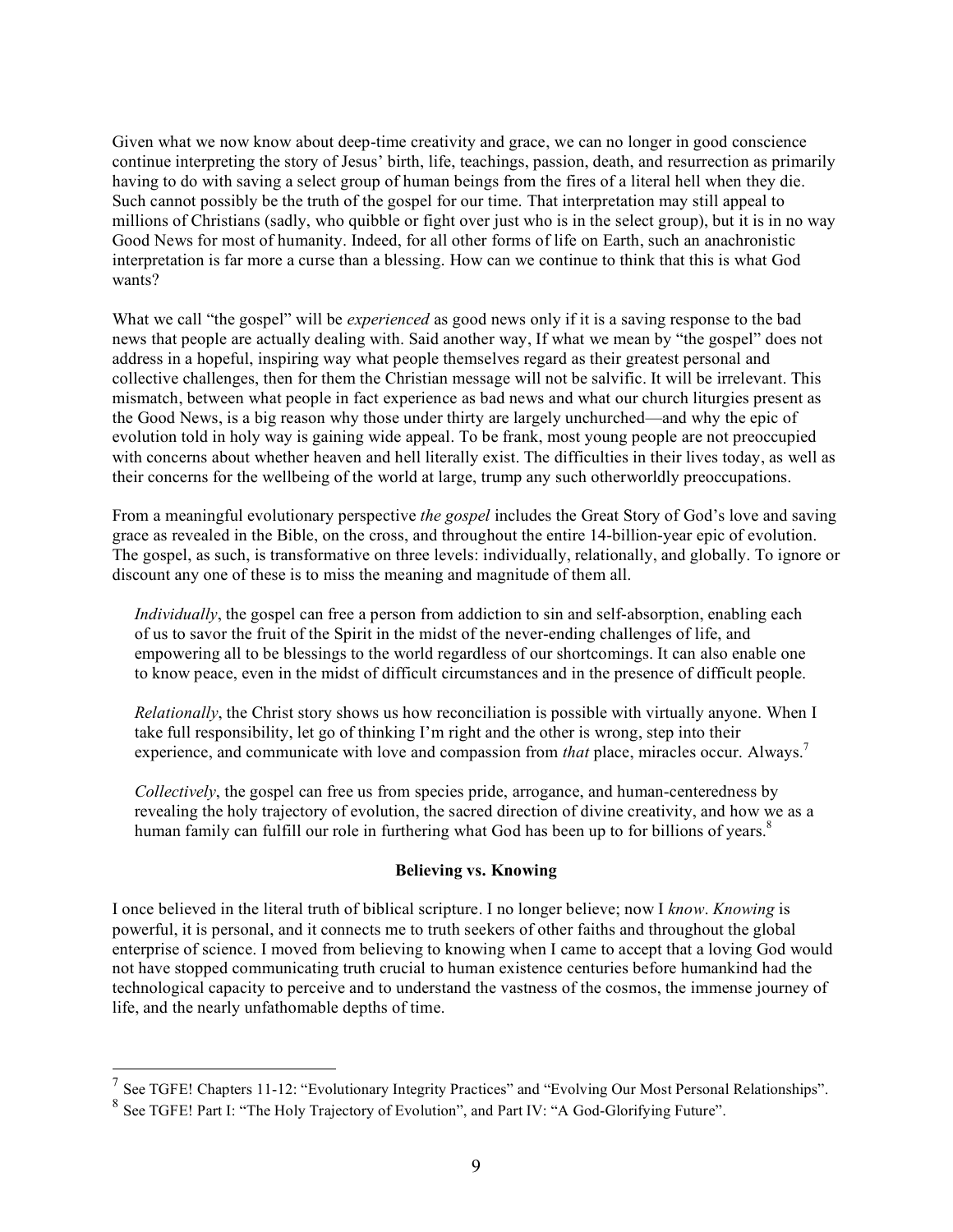My own spiritual transformation began when I accepted the fact of evolution as yet another revelation of God—albeit a revelation ongoingly discerned and updated by the community of scientists. Equally important, I then took care to nurture a holy (while scientifically accurate) regard for evolutionary history, all the while contemplating how the core doctrines of my Christian faith could be enriched (REALized) by the scientific perspective—not merely reconciled to it. My evangelical roots moved me to set the bar high: An evolutionary form of my faith must move me to sing out praises to God. It must give me the guidance and the practical tools to be successful in pursuing my calling, to live in more Christ-like ways, and to be a blessing to the world. It must deliver me from my sinful nature. It must fill me with hope and fulfill on its promise of salvation.

And so I have come to this:

I no longer merely *believe* in the fall of Adam and Eve, in Original Sin. I *know* that the reptilian and mammalian parts of my brain have drives of which my conscious mind is clueless—and that these inherited proclivities, my unchosen nature, evolved to serve my ancestors in life conditions far removed from those that govern my life today. The story of Adam and Eve reminds me of this.

I don't merely believe that I am saved by grace, through faith, and that someday I'll go to heaven. I know that *every* time I have been enslaved then freed, estranged then reconciled, lost then returned home, it was a gift of God that gave me a peace beyond description. The Apostle Paul's writings remind me of this.

I don't merely believe in the Resurrection. I know that for billions of years, chaos, death, and destruction have catalyzed new life, new opportunities, and new possibilities. I know, both from my own life and from Earth's history, that Good Fridays are consistently followed by Easter Sundays. The story of Christ's death and resurrection reminds me of this.

I don't merely believe that someday Jesus will return and I'll fly away with him, I know that wherever trust, authenticity, responsibility, and service reign supreme, my Lord has already returned. So long as I remain in deep integrity and continue to grow in "in Christ"—in these qualities—I experience, right here and now, rapturous joy. The theological promise of the Rapture reminds me of this.

# **An Evolutionary Vision of God's True Nature: Christ Jesus**

When I suggest that evolutionary theology offers "a more universally venerable God" than traditional images of Ultimate Reality, what I mean is this: When we see God's love, grace, and creativity extending over billions of years, rather than merely thousands of years, we discover a God much less vindictive and tyrannical and far more honorable and praiseworthy than the characterizations of God found in many parts of the Bible, such as the Pentateuch and Book of Revelation. Recent critics of religion, including Richard Dawkins, Christopher Hitchens, Sam Harris, and Michael Earl, are skilled at pointing out gruesome passages in both the Old and New Testaments that portray God as acting or commanding in cruel and unsavory ways. As a devout Christian who holds a high view of scripture, the first time I heard this line of criticism I immediately and forcefully rejected it. My mind instinctively began to come up with justifications. Thankfully, my heart stopped me from going too far down this rationalizing path. Truth won out. Paradoxically, it was only when I allowed this painful information in that I could begin to see the significance (indeed, the magnificence) of the gospel in a postmodern world.

The U.S. Department of Defense defines "terrorism" as *"the calculated use of violence or the threat of violence to inculcate fear; intended to coerce or to intimidate governments or societies in the pursuit of goals that are generally political, religious, or ideological."* No matter how dearly, even reverently, we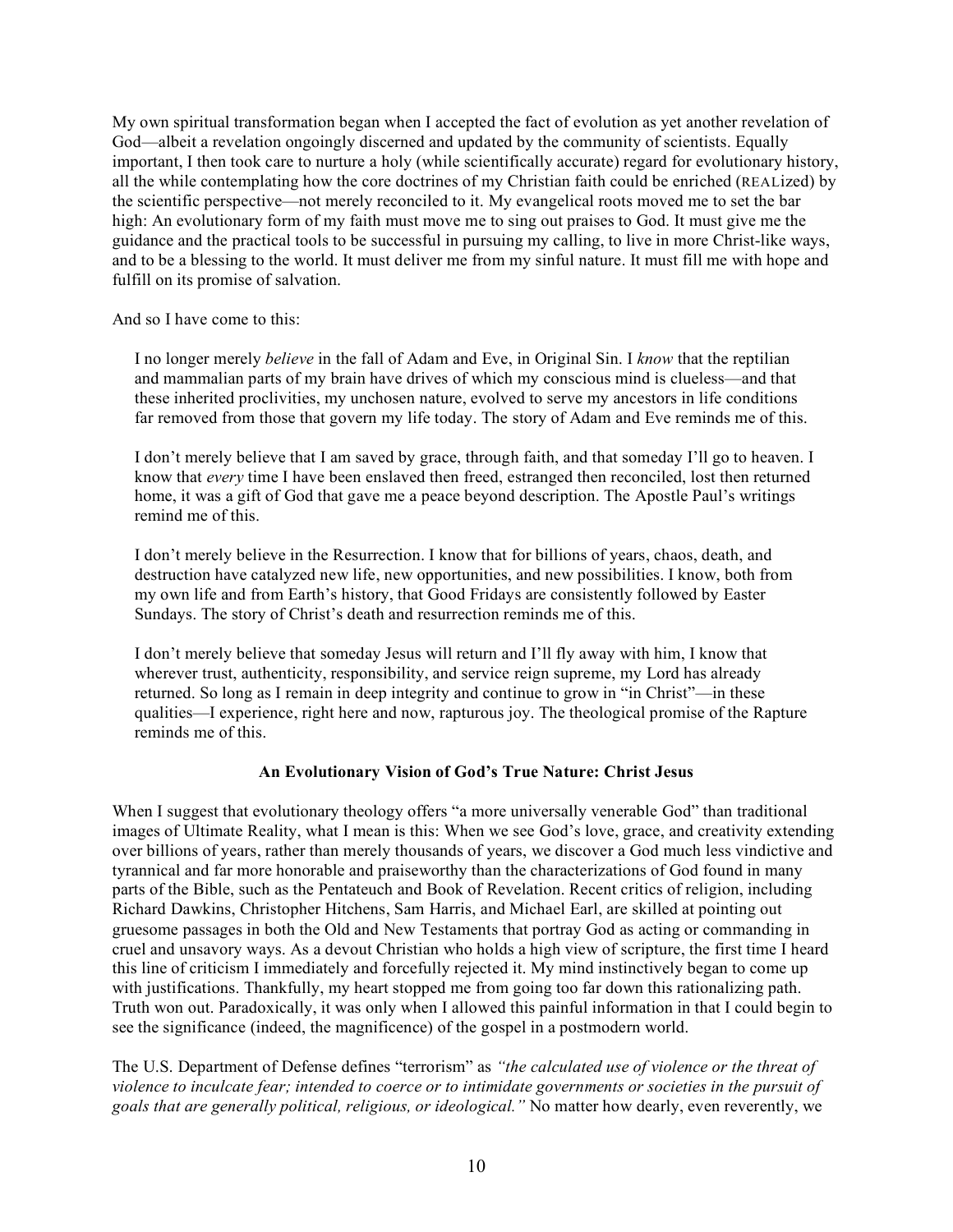may hold scripture, it is an easily verifiable fact that many modern and postmodern people find the picture of God painted in parts of the Bible problematic at best, if not repulsive.

After quoting nearly two-dozen biblical passages, in context, that depict God in a brutal, homicidal/genocidal light, Michael Earl, author of the enormously popular, free online audio program, *Bible Stories Your Parents Never Taught You*, <http://reasonworks.com> states:

"When we look at a horrific story like Noah's flood, or at an event like the conquest of Canaan, with the huge massacres of millions of women and children, we must not lose sight of the fact that these events and actions were carried out by, or done in direct response to orders from, God. The Bible makes that absolutely clear. When we read the brutal Law of Moses, where people's brains are being bashed in with rocks for breaking the Sabbath, for mouthing off to their parents, for having sex with the wrong people, for believing the wrong things: all of these atrocious laws can be traced back to God. And when we read in scripture about hell, about billons of unbelievers being tortured in fire for all eternity—this is God who is orchestrating all of this. (Given a literal reading of scripture) God, by any stretch of the imagination, is a terrorist. God employs the calculated use of violence or the threat of violence to inculcate fear—and he does it for religious reasons. In anybody's book, that's terrorism."

Many find this line of reasoning difficult to counter from a traditional, literalist perspective. But from the perspective of evolutionary theology—that is, when we realize that facts are God's native tongue, and when we can see the entire history of cosmos, Earth, life, and humanity in a sacred light—not only can we make sense of even the most problematic biblical images of God, but we are also compelled, by both heart and reason, to see God's character and "personality" in Christ-like ways.<sup>9</sup>

# **It Matters What We Think About Evolution**

It is impossible to understand yourself, your world, or the meaning and magnitude of the gospel in the  $21<sup>st</sup>$ century without an evolutionary worldview. And when I say impossible, I don't mean just difficult. I mean truly impossible—like trying to understand human illness before we had microscopes and x-ray machines, or trying to comprehend the large-scale structure of Universe prior to telescopes and spectroscopy.

Without an evolutionary theology, when you think about your inner challenges, your relational difficulties, and the trials we face as a species, and when you imagine God or think about what 'the gospel' or 'saving good news' means *for our time*, you'll start with wrong assumptions and end with trivial, and possibly even dangerous, conclusions. It truly matters what we think about evolution. It may be that nothing matters more!

• If you think of Jesus as a cosmic janitor who is going to come back to clean up the mess we've made, then you'll make very different decisions and support very different policies from someone who sees all of us as participants in a divine creative process called evolution. Talk about the right hand of God... it just doesn't get any more real than this!

• If you struggle with addiction, fear, anger, depression, pride, greed, sloth, jealousy, or any other aspect of your 'unchosen nature' or 'inherited proclivities' (and especially if you think your struggles are because your great, great, great, great-grandmother ate an apple at the insistence of a

<sup>&</sup>lt;sup>9</sup> For more on how the evolutionary perspective helps us take a square look at the cruelest of passages of the Bible without recoiling, and how evolution reveals God's Christ-like nature, see TGFE! Chapter 18: "Our Evolving Understanding of God's Will", and Appendix A: "Good and Bad Reasons for Believing" (written by Richard Dawkins) and Appendix B: "REALizing the Miraculous".